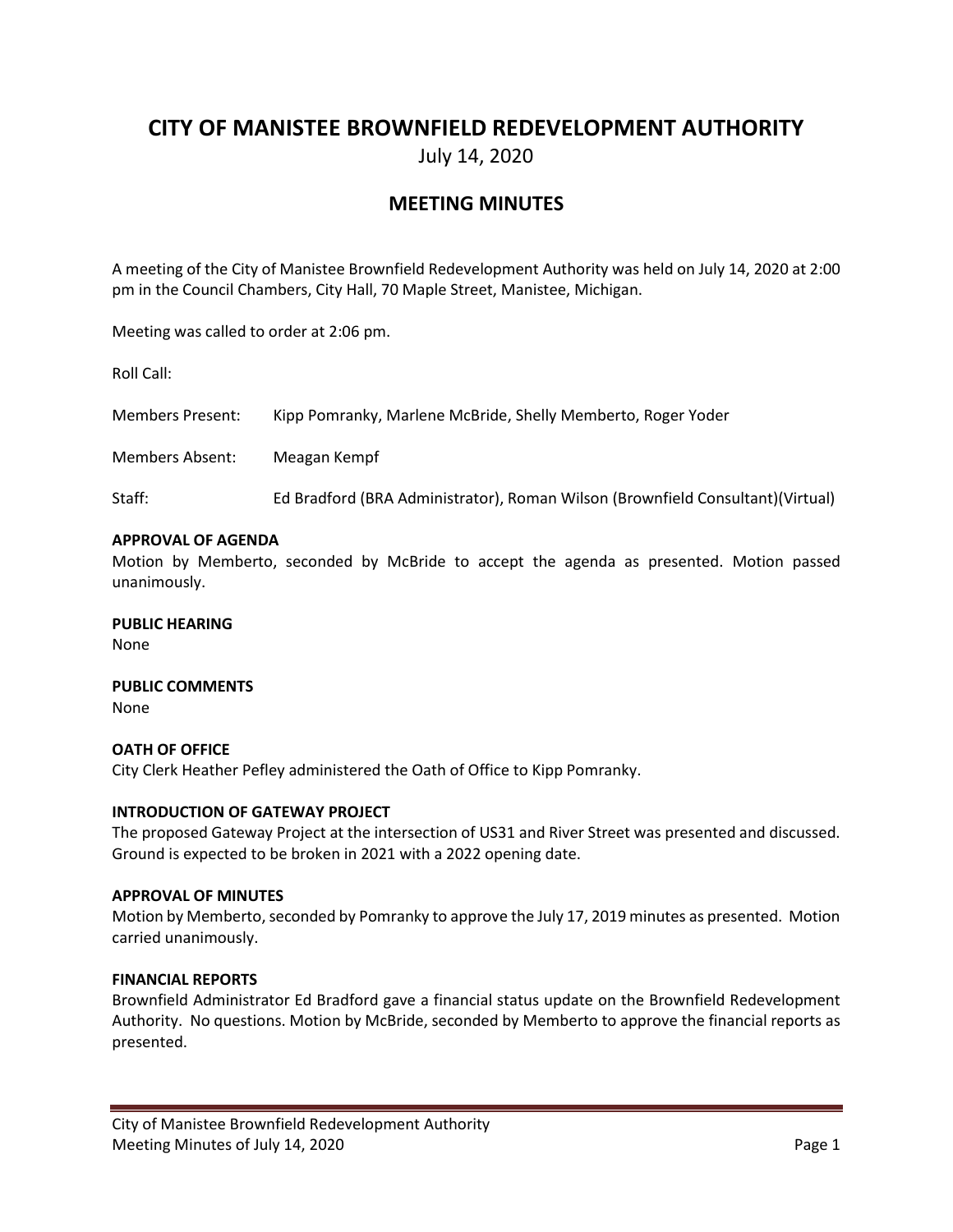**OLD BUSINESS** None

#### **NEW BUSINESS**

Election of Officers

According to the By-Laws of the City of Manistee Brownfield Redevelopment Authority their annual election of Officers is held at their annual meeting in January. There was no January meeting, and this is the first meeting the year. At this time the meeting was turned over to Ed Bradford who will ask for nominations.

Bradford asked for nominations for Chair. McBride nominated Yoder. Yoder was unanimously elected Chair for 2020.

Yoder asked for nominations for Vice-Chair. Memberto nominated Kempf. Kempf was unanimously elected Vice-Chair for 2020.

Yoder asked for nominations for Secretary\Treasurer. Yoder nominated McBride. McBride was unanimously elected Secretary\Treasurer for 2020.

Bylaw Review

According to the By-Laws of the City of Manistee Brownfield Redevelopment Authority shall annually review their By-Laws at their annual meeting in January. There was no January meeting and this is the first meeting the year. No changes were proposed to the Bylaws.

Approval of FY 2021 Budget

The Brownfield Redevelopment Authority fiscal year runs from July 1 to June 30. The Brownfield Administrator has prepared a budget for consideration. The Brownfield Administrator explained the various components of the budget to the Board. Motion by Pomranky, seconded by McBride to adopt the FY 2021 budget. Motion approved unanimously.

Consideration of Revised Brownfield Application Process and Fees

A new brownfield request for financial assistance policy and process was presented and discussed. Motion by Pomranky, support by Memberto to adopt the police. Motion approved unanimously.

#### **STAFF REPORTS**

Bradford updated the members on the activities of the Brownfield Authority, including developer interest. and proposed projects.

#### **CORRESPONDENCE**

None.